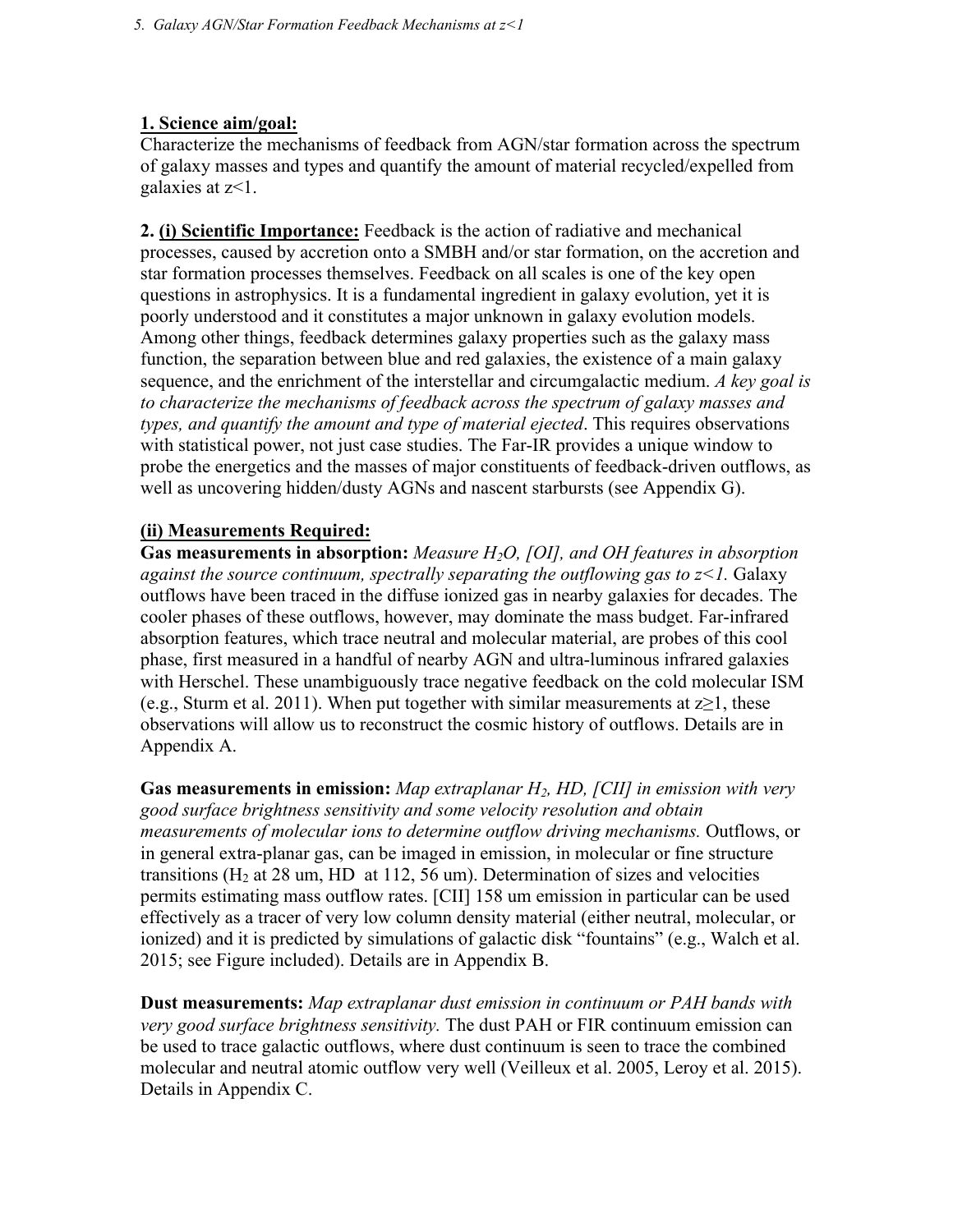**(iii) Uniqueness to 10**µ**m to few mm wavelength facility:** The Far-IR has a unique potential to trace the bulk mass that is ejected, as well as to provide kinematic information. Mm-wave observations are highly complementary but cannot replace the Far-IR, since the accessible species and transitions are considerably more indirect (or in other ways limited).

**(iv) Longevity/Durability:** The gaps in our understanding of the physical processes that regulate galaxy growth are large, and although our knowledge has evolved over time, fundamental questions about galaxy evolution have remained open for several decades. It is easy to anticipate that they will be still with us 15 years from now. The overarching question is "how do galaxies grow and evolve through cosmic time?"

There is a lot of potential for complementarity with other facilities: study of the physical conditions in the PAHs with JWST or ELTs accessing the shorter wavelength spectral features, emission in molecules in galactic outflows detected by ALMA, study of reddening in the CGM of galaxies with WFIRST to trace dusty halos. SOFIA could test some techniques, but it does not have the sensitivity necessary for this type of work.

| Parameter                                 | Unit                       | Required<br>value   | Desired<br>Value    | Comments                                                                |
|-------------------------------------------|----------------------------|---------------------|---------------------|-------------------------------------------------------------------------|
| Wavelength/band                           | um                         | 20-350              | 10-500              | Accommodate PAH features and $H_3O+ /OH+$<br>at the long end            |
| Number of targets                         |                            | 100s                | 1000                | Goal is statistic characterization                                      |
| Survey area                               | deg. <sup>2</sup>          | 0.1                 | 10                  | See Appendix F                                                          |
| Angular resolution                        | arcsec                     | 5                   | $\overline{2}$      | At 158 um. 500 pc at 50 Mpc desired, 500 pc<br>pc at 20 Mpc minimum     |
| Spectral resolution                       | $\Delta \lambda / \lambda$ | 3,000               | 30,000              | 10 km/s desirable, 100 km/s usable. 30 km/s<br>is a good compromise.    |
| Bandwidth                                 | km/s                       | 1,500               | 4,000               | Instantaneous bandwidth for spectral lines                              |
| Continuum Sensitivity<br>$(1 \sigma)$     | $\mu$ Jy                   | 50?                 |                     | At 160 um. See Appendix E                                               |
| Spectral line sensitivity<br>$(1 \sigma)$ | $W m^{-2}$                 | $1 \times 10^{-21}$ | $1 \times 10^{-22}$ | Computed for [CII] in $\sim$ 1 hr. See Appendix D                       |
| Dynamic range                             |                            | 500?                |                     | Limiting close to bright sources for faint<br>extended emission mapping |

# **4. Table:**

# **5. Key references:**

Veilleux, S., Cecil, G., & Bland-Hawthorn, J. 2005, ARAA, 43, 769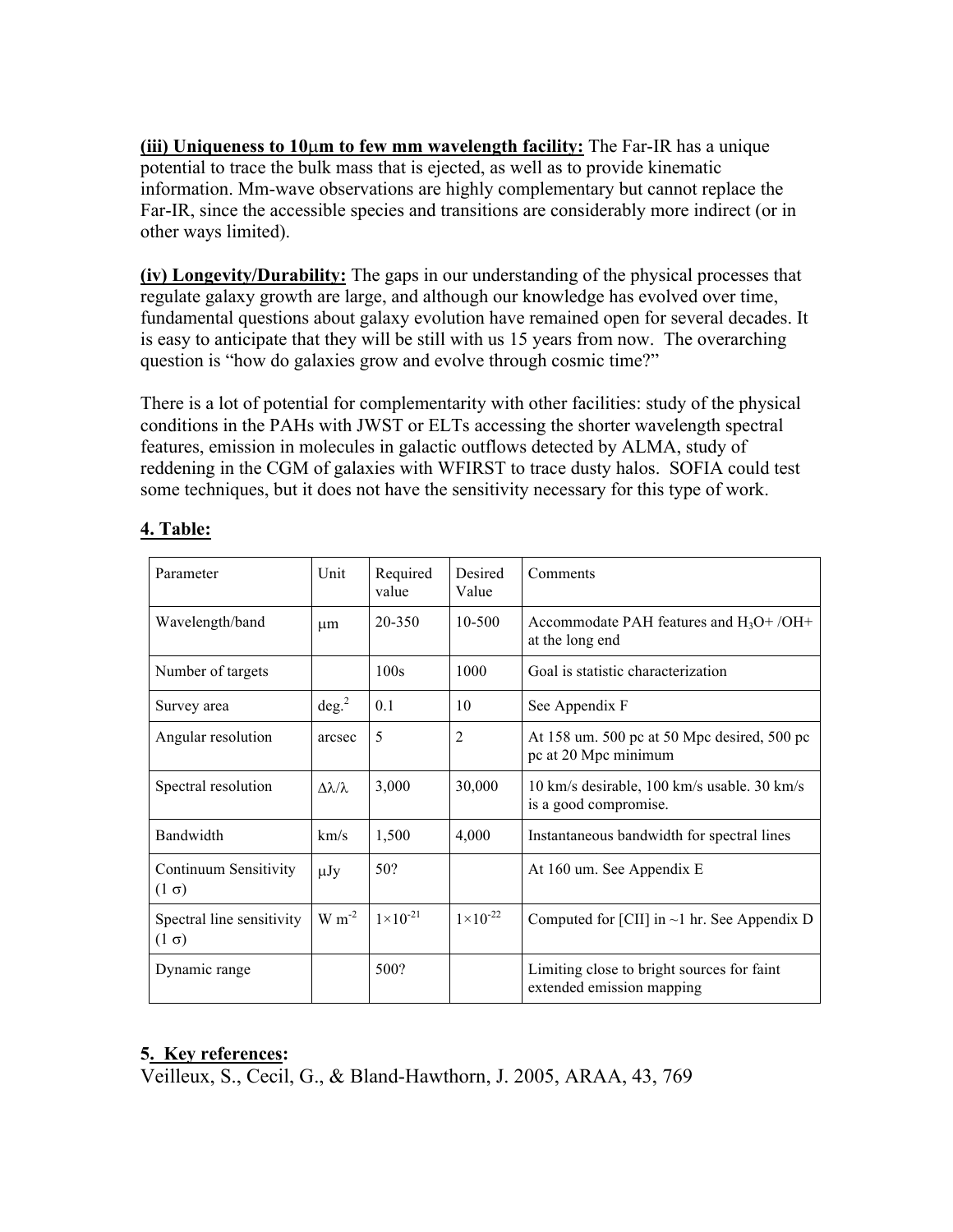

*Extraplanar [CII] emission as a probe of outflow activity. Simulations of stellar feedback in a galaxy disk, showing star formation driving of galactic outflows visible in [CII] emission. The calculations use the SILCC simulations and include radiative transfer to compute [CII] emission (Franeck et al. in prep., Walch et al. 2015).*

#### **Appendix A**

Observations of outflow p-Cygni profiles in FIR lines such as those of water (78 um), molecular hydrogen, [OI], and OH (79, 119 um), have proven to be key diagnostics for constraining the amount of molecular mass entrained in galactic outflows. These observations require spectrally resolving the outflowing gas, so they need  $R \sim 3,000$ -10,000 to attain 100-30 km/s resolution. AGN-driven outflows are usually faster than SFdriven outflows, so some work on the former could be done even at lower resolution. Very high angular resolution is not required. Because absorption is observed against the continuum from SF/AGN, the beam size would ideally be matched to that of the continuum source, but this is unlikely to be a major limitation since there is always a coverage fraction that is not unity for the absorbing material. Conversely, sensitivity (thus collecting area) drives the requirement. It is mostly a pointed observation, so no mapping is necessary. This measurement can be done at  $z$  -0-1 (during the decline of cosmic SFR), to compare to absorption results at higher z and thus reconstruct the cosmic history of outflows.

#### **Appendix B**

Calculations for the CALISTO concept show that [CII] observations would be sensitive to surface densities of neutral gas of  $\Sigma_{\rm gas}$  < 0.05 M⋅pc<sup>-2</sup> at 100 K and n~10 cm<sup>-3</sup> (i.e., very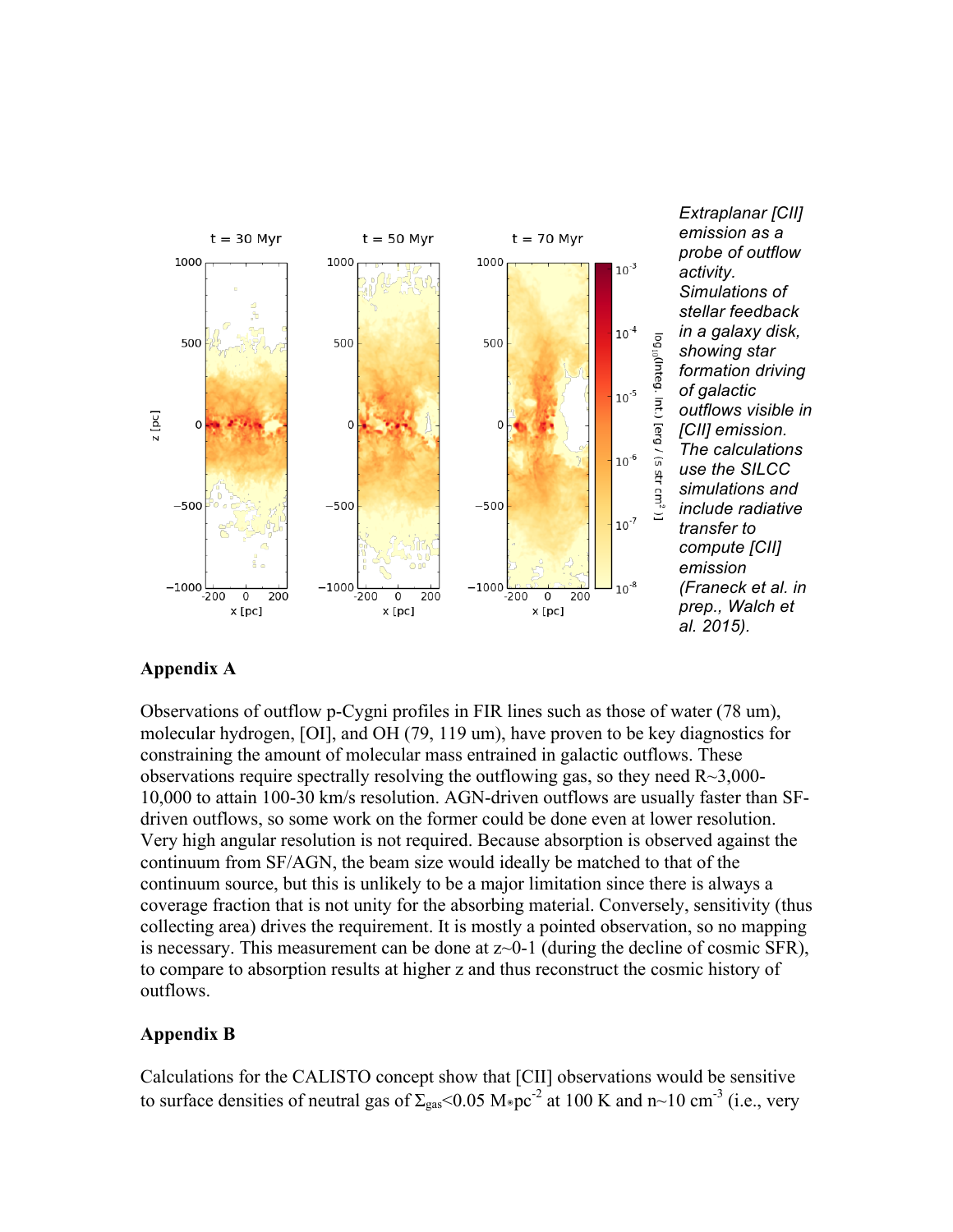subcritical,  $n_{cr}$  3000 cm<sup>-3</sup>) for Solar abundances in 1000 seconds, or that same surface density of  $n_e$  ~0.1 cm<sup>-3</sup> ionized gas. In order to gather velocity information these observations would have R~3,000-10,000. In order to have good surface brightness (and surface density) sensitivity this type of imaging prefers a filled-aperture instrument. Information on spatial scales of  $\sim 0.25$ -1 kpc is desirable, implying  $\sim 5$ "-20" at 10 Mpc. But to increase the number and variety of galaxies available we want to extend this to 50 Mpc. This is a mapping or imaging observation, so good mapping speed is desirable. Note that the same type of observation can be used to image gas trails that are remnants of interactions, for example, with orders of magnitude better mass sensitivity than is possible in HI with the VLA (see N(H) calculation in Appendix D).

## **Appendix C**

As with the spectral lines, this type of work requires excellent surface brightness sensitivity, and favors good mapping/imaging capabilities. It does not require spectral capabilities except those needed to model the SED, although it may benefit from a complete spectrum if features can be identified. The use of PAH features would only require R~300-600, since those are intrinsically broad.

## **Appendix D**

To target a sensitivity we can use as guidance the calculations shown in the Figure for [CII] emission in a galactic fountain, in the science case of mapping extended low level [CII] emission due to outflows. The off-plane emission is  $\sim 10^{-8}$  erg/s/cm<sup>2</sup>/sr. To map that emission we should request a sensitivity at least an order of magnitude better,  $10^{-9}$ erg/s/cm<sup>2</sup>/sr =  $10^{-12}$  W/m<sup>2</sup>/sr. If we take a beam size of 5-6 arcsec, that corresponds to a beam solid angle  $\Omega_b$ =10<sup>-9</sup> sr. So the 1-sigma sensitivity required is approximately  $1 \times 10^{-21}$ W/m<sup>2</sup> at 158 um, in a spectral resolution element of ~30-100 km/s. We have not specified a time, but we would want to map ~0.1-1 sq deg during mission lifetime, multiplexing with other projects, which probably means this is a  $\sim$ 1hr (to  $\sim$ 10 minutes) wall-clock sensitivity depending on the degree of spatial multiplexing possible. By comparison PACS on Herschel was  $1-2\times10^{-18}$  W/m<sup>2</sup> in 450s according to the manual. The corresponding N(H) column in the "high-temperature, high-density" limit would be  $\sim$ 3×10<sup>16</sup> cm<sup>-2</sup> for Galactic carbon abundance (C/H=1.6×10<sup>-4</sup>). Assuming a perhaps more realistic density  $n_{H}$ ~1 cm<sup>-3</sup> and high temperature that would correspond to N(H)~4×10<sup>18</sup>  $\text{cm}^{-2}$  (see for example Goldsmith et al. 2012 for the equations).

### **Appendix E**

If we take the Planck Collaboration (2014) value of N(H)/ $\tau_{160}$ ~1.1×10<sup>25</sup> cm<sup>-2</sup> measured in the diffuse Galactic ISM as a guidance, a column density of  $N(H)$ ~10<sup>18</sup> cm<sup>-2</sup> (as estimated in Appendix D) would have  $\tau_{160}$ ~10<sup>-7</sup>. A black-body at 30 K with this optical depth would emit  $S_v=10^{-7} B_v(160 \text{ um}, 30 \text{ K})=5\times10^{-22} \text{ W/m}^2/\text{Hz/sr}$ . Thus the equivalent sensitivity in continuum would be 50 µJy assuming  $\Omega_b=10^{-9}$  sr. This is probably better than (or at least on the order of) the confusion limit at 160 um for that beam size. On the other hand, assuming a dust temperature of 100 K would bump this by a factor of 10.